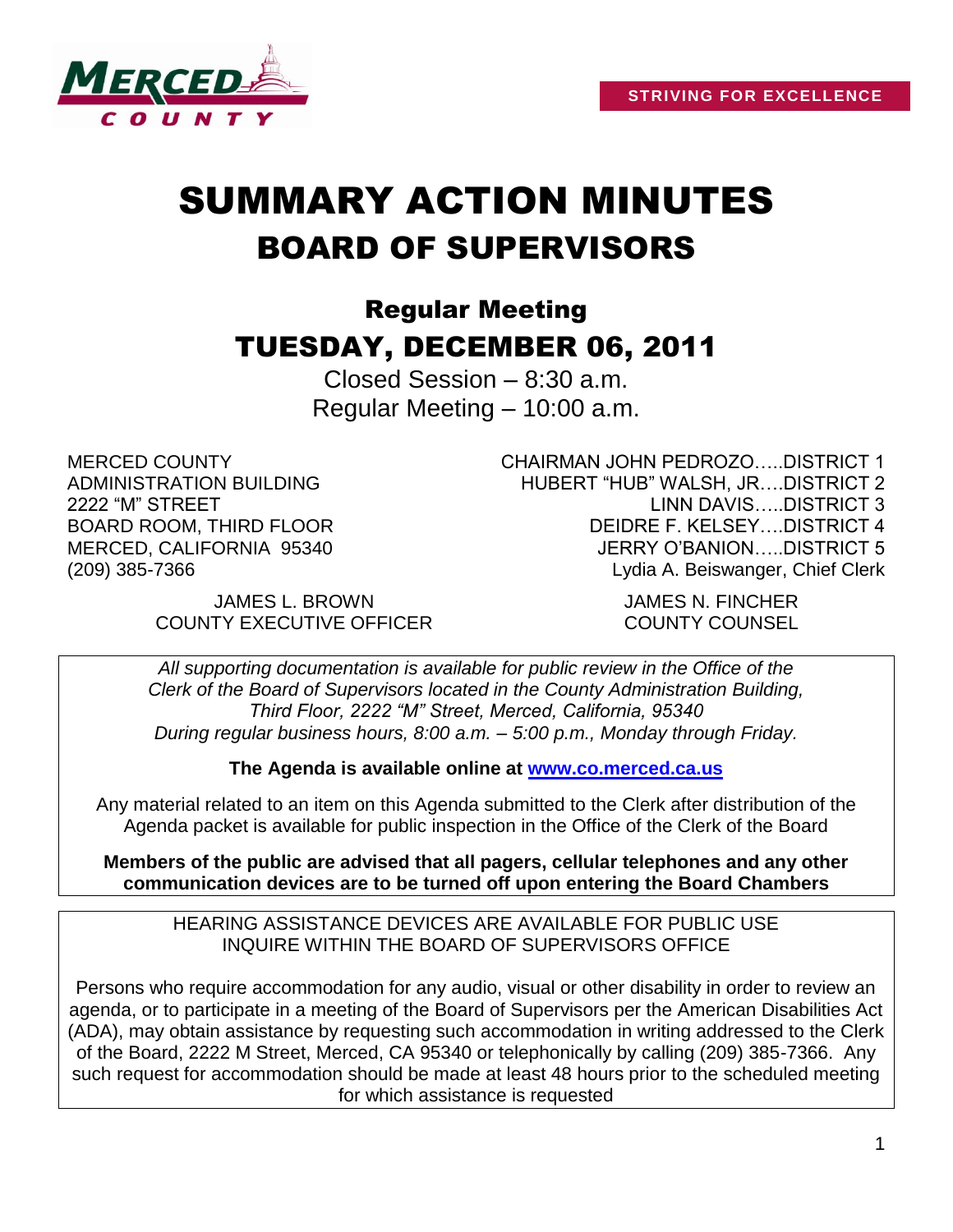The Agenda is divided into three sections:

**CONSENT CALENDAR** – These matters include routine financial and administrative actions and are approved by a single majority vote.

**SCHEDULED ITEMS** – These items are noticed hearings, work sessions and public hearings.

**REGULAR CALENDAR** – These items include significant policy and administration actions. Immediately after approval of the CONSENT CALENDAR, if the time of the hearing of SCHEDULED ITEMS has not arrived, the REGULAR CALENDAR will be considered.

# SCHEDULED ITEMS

### 8:30 A. M. **THE PUBLIC IS INVITED TO SPEAK ON ANY ITEM ON THE AGENDA-TESTIMONY IS LIMITED TO FIVE MINUTES PER PERSON**

**CLOSED SESSION - CONFERENCE WITH LEGAL COUNSEL - EXISTING LITIGATION:** It is the intention of the Board to meet in Closed Session concerning Existing Litigation pursuant to Government Code Section 54956.9(a): Somach, Simmons & Dunn v. County of Merced, Merced Superior Court Case No. CV000529

**CLOSED SESSION:** It is the intention of the Board to meet in Closed Session pursuant to Government Code Section 54957: PUBLIC EMPLOYEE APPOINTMENT, Title: Public Defender

**CLOSED SESSION:** It is the intention of the Board to meet in Closed Session pursuant to Government Code Section 54957.6 concerning a Conference with County of Merced Staff Negotiators concerning negotiations with American Federation of State, County and Municipal Employees (AFSCME), Units 4, 5, 6 and 8; Independent Employees of Merced County (IEMC), Unit 3; Merced County Lawyers Association, Unit 7; Merced County Sheriff Employee Association (MCSEA), Unit 2; Merced County Law Enforcement Sergeants, Unit P; Deputy Sheriff Association, Unit 10; Non-Safety Corrections, Unit 12; and Probation Supervising Employees, Unit 11.

**THE BOARD RECESSED AT 8:30 A.M. AND RECONVENED AT 10:00 A.M. WITH ALL MEMBERS PRESENT. COUNTY COUNSEL JAMES FINCHER ADVISED THE BOARD TOOK ACTION TO APPROVE A FINAL AGREEMENT SETTLING PENDING LITIGATION SOMACH, SIMMONS & DUNN V. COUNTY OF MERCED, MERCED SUPERIOR COURT CASE NO. CV000529. THE SUBSTANCE OF THE AGREEMENT IS A MONETARY SETTLEMENT WHEREBY THE PARTIES WILL SPLIT THE AMOUNT IN CONTROVERSY, \$30,000 TO PLAINTIFFS, WITH THE REMAINDER TO BE KEPT BY THE COUNTY, EACH PARTY TO BEAR THEIR OWN COSTS AND ATTORNEY'S FEES.**

### **GOVERNMENT CODE SECTION 54950 COMPLIANCE (LATE AGENDA ITEMS)**

**ACTION WHICH AROSE SUBSEQUENT TO THE POSTING OF THE AGENDA** (1) Find the need to consider an agreement with AFSCME and (2) Place the Item on the Agenda of December 6, 2011, for Board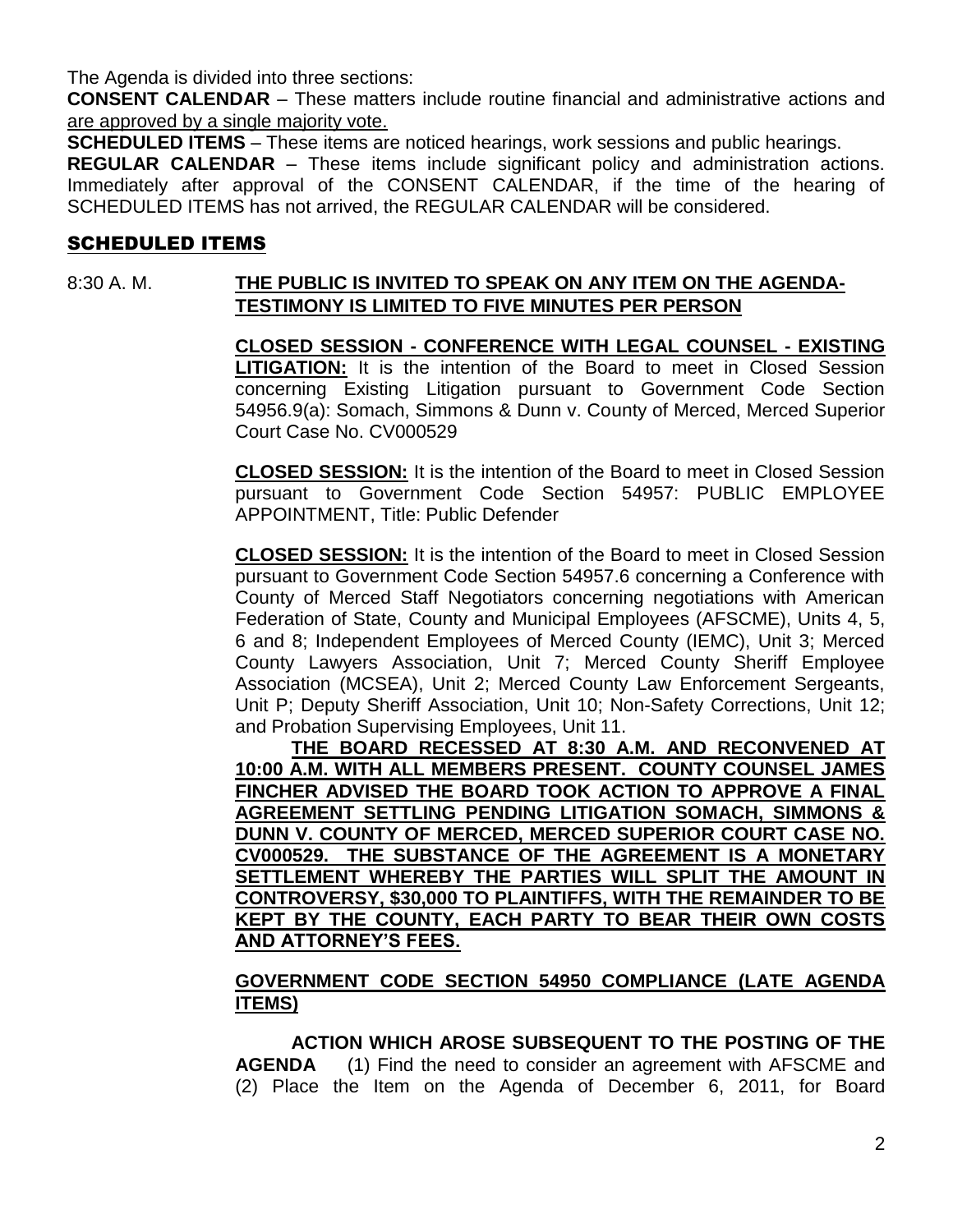consideration.

#### *REVIEW BOARD ORDER – SEE PAGE 9 AND 16*

#### 10:00 A. M. **PLEDGE OF ALLEGIANCE**

**PUBLIC OPPORTUNITY TO SPEAK ON ANY MATTER OF PUBLIC INTEREST WITHIN THE BOARD'S JURISDICTION INCLUDING ITEMS ON THE BOARD'S AGENDA, EXCEPT FOR THOSE ITEMS SPECIFICALLY SCHEDULED AS PUBLIC HEARINGS** (Testimony limited to five minutes per person)

#### *REVIEW BOARD ORDER – SEE PAGE 9*

#### **APPROVAL OF CONSENT AGENDA CALENDAR** (Items #1 - 17)

#### **COMMERCE, AVIATION, AND ECONOMIC DEVELOPMENT - PUBLIC HEARING**

To receive comments on the Castle Airport Master Plan and related environmental findings and determinations.

RECOMMENDATION: Determine the Castle Airport Master Plan requires no further Environmental Impact Review, adopt Resolution making findings and determinations in compliance with CEQA Section 21000 et seq., and adopt Resolution adopting the Castle Airport Master Plan.

#### *REVIEW BOARD ORDER – SEE PAGE 9*

#### **COUNTY COUNSEL - PROPOSED ORDINANCE - FIRST READING, SET SECOND READING AND POSSIBLE ADOPTION FOR DECEMBER 20, 2011 AT 10:00 A.M.**

To consider Proposed Ordinance: An Ordinance amending Section 1.08 of the Merced County Code, by codifying Ordinance No. 1887 which established New Supervisorial District Boundaries (Repeals and replaces Chapter 1.08; encodes Ordinance No. 1887)

RECOMMENDATION: Waive further reading and set Second Reading and possible adoption for December 20, 2011 at 10:00 a.m.

#### *REVIEW BOARD ORDER – SEE PAGE 10*

#### **PLANNING - PUBLIC HEARING - CONTINUED FROM NOVEMBER 22, 2011**

To consider Major Subdivision Application No. MAS11-001 requesting the Reversion of lots back to acreage in the "Fleming Hills" Subdivision originally approved as Application No. MAS04-006 approved by the Planning Commission on September 11, 2004. Said application, as modified, proposes to revert 24 recorded single-family residential lots and dedicated public roads into one single 26 acre parcel located at the southwest corner of Fleming Road and Herrod Avenue in the Atwater area.

RECOMMENDATION: Determine the application is exempt from CEQA review under Section 15305 - "Minor Alterations in Land Use Limitations" of the California Environmental Quality Act (CEQA) Guidelines based on the Two CEQA Findings, and Approve Major Subdivision Application No. MAS11-001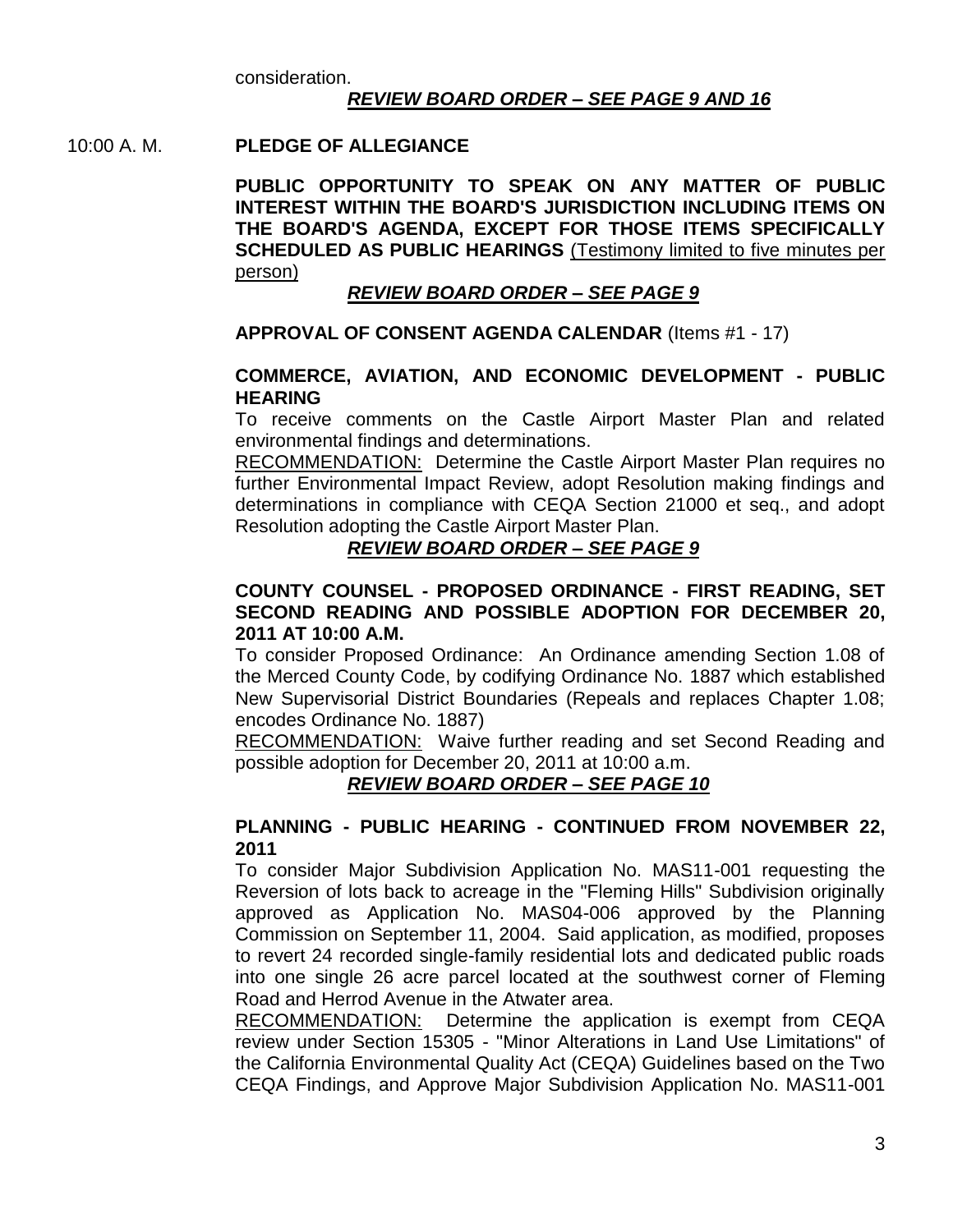# **REPORTS/BOARD DIRECTION**

County Executive Officer, County Counsel, Board of Supervisors Members

# CONSENT CALENDAR (Items # 1 - 17)

# **APPROVED AS RECOMMENDED EXCEPT PULLING ITEMS 2, 6, AND 7 FOR SEPARATE DISCUSSION AYES: ALL**

#### Public Works

1. Set Public Hearing for January 2012 at 10:00 a.m. (for a date to be determined upon adoption of the 2012 Board Meeting Calendar) to consider Proposed Ordinance setting refuse service fees and charges for County Solid Waste Franchise Areas (Amending Chapter 5.90 and Ordinance 1882).

# *REVIEW BOARD ORDER – SEE PAGE 13*

2. Approve Budget Transfer in the amount of \$53,675 for parking lot security fencing and electric gates for Emergency Operations Center Project. (4/5 Vote Required) *REVIEW BOARD ORDER – SEE PAGE 13 AND 14*

#### Planning

- 3. Approve and authorize Chairman to sign Amendment to Contract No. 2011138 with HCC Corporation for the consultant, ICF Jones & Stokes, Inc., to prepare biological resources and cultural resources evaluations as part of the Initial Study for the Hilmar Cheese Expansion Project (MM11-014).
- 4. Approve and authorize Chairman to sign Amendment to Contract No. 2011139 with ICF Jones & Stokes, Inc. to prepare biological resources and cultural resources evaluations as part of the Initial Study for the Hilmar Cheese Expansion project (MM11-014) and approve the related Budget Transfer. (4/5 Vote Required)

#### Dept. of Workforce Investment

5. Approve and authorize the Chairman to sign the required Subgrantee Information Change Form - Type 1 to provide the State with the updated Workforce Investment Act Subgrantee information for the Administrator Alternate Point of Contact.

#### Dept. of Admin. Services

6. Approve and authorize Chairman to sign Amendment to Contract No. 2009013 with Morse Partners to extend the lease of office space located at 1944 M Street, Merced, through December 31, 2012.

# *REVIEW BOARD ORDER – SEE PAGE 14*

#### Ag. Commissioner

7. Approve and authorize Chairman to sign Amendment to Contract No. 2000138 with the California Department of Food and Agriculture to perform Glassy Winged Sharpshooter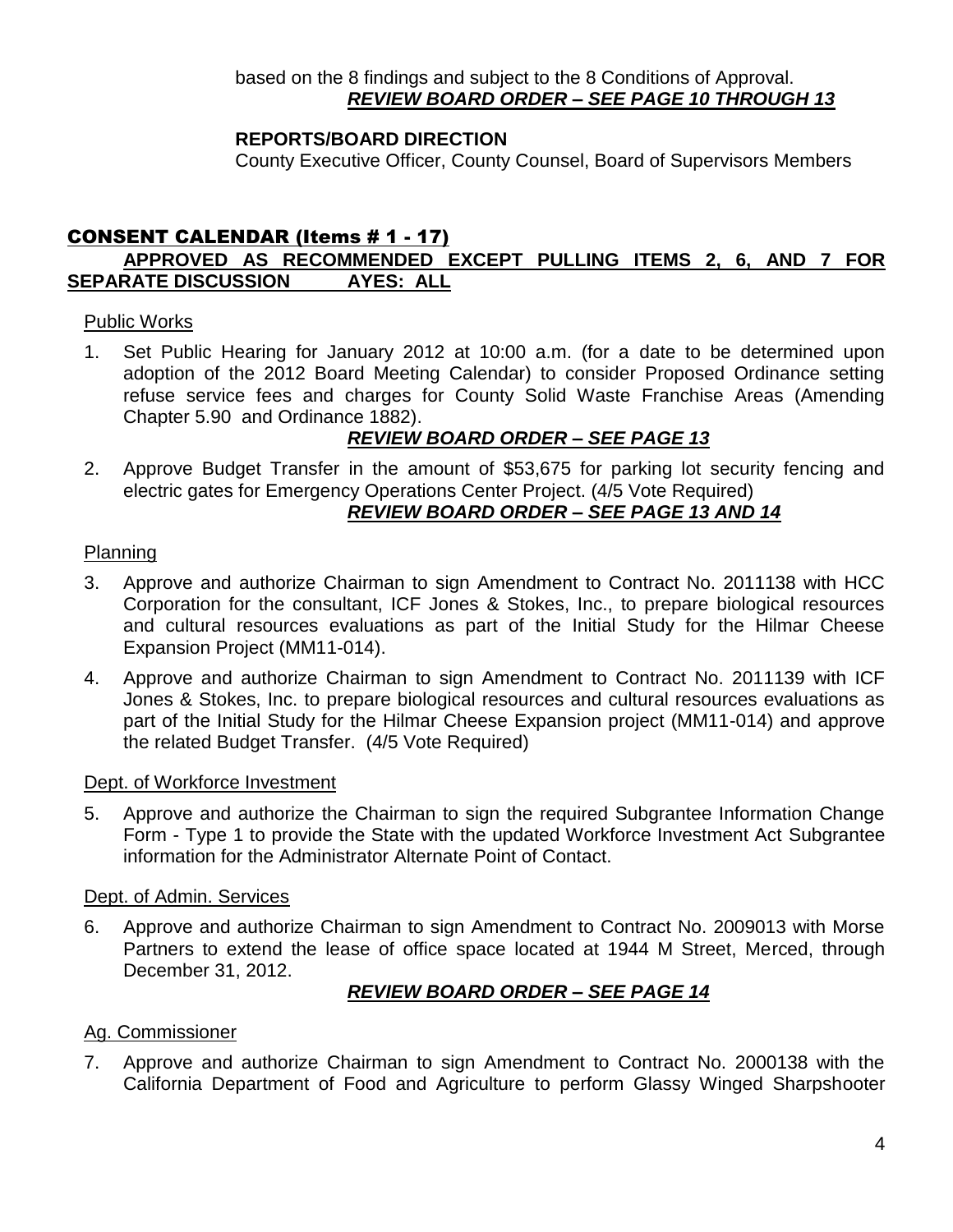inspection and survey activities and adopt Resolution. **ADOPTED RESOLUTION NO. 2011-189**

#### Executive Office

- 8. Act on Claims for Damages received from George Garcia and Manuel and Josephine Martinez as recommended by Risk Management and County Counsel.
- 9. Approve travel requests received from Human Services Agency and Health as recommended by Executive Office.

#### Fire

10. Approve Budget Transfer in the amount of \$13,000 for additional repairs needed for the roof project at Station 81, 735 Martin Luther King Jr. Way, due to unanticipated damage.

#### Board of Supervisors

11. Approve and authorize Chairman to sign renewal Contract No. 2006293 with Nancy Lueder Misra for the loan of the "Merced County Courthouse Needlepoint" to Merced County for the purpose of display.

#### Board Recognition

- 12. Authorize Certificate of Recognition for Label Technology in celebration of 25 year anniversary.
- 13. Authorize Certificate of Recognition to Lisa Vaz for being selected by the Merced Business and Professional Women as 2011 Working Woman of the Year.
- 14. Authorize Certificate of Recognition for City of Merced in recognition of the "Going Green for Generations to Come" and in celebration of the City of Merced's \$7.2 million energy conservation project.
- 15. Authorize Certificate of Recognition to Hilmar Lumber in recognition of 60th Anniversary.
- 16. Authorize Certificate of Recognition to Don Morelli in recognition of dedication to Barmont Neighborhood Watch Program.
- 17. Authorize plaque for San Luis National Wildlife Refuge Complex Headquarters & Visitor Center in celebration of Grand Opening.

# REGULAR CALENDAR

# BOARD ACTION

#### PUBLIC WORKS

18. Authorize Request for Proposal for qualified consultants to provide materials testing and special inspection services and authorize Public Works to review proposals and negotiate a preliminary contract to be returned to the Board for approval.

# **APPROVED AS RECOMMENDED AYES: ALL**

19. Resolution prohibiting parking on both the north and south side of River Road, between 1/4 mile west of State Highway 165 and 1/2 mile east of State Highway 165, in the Stevinson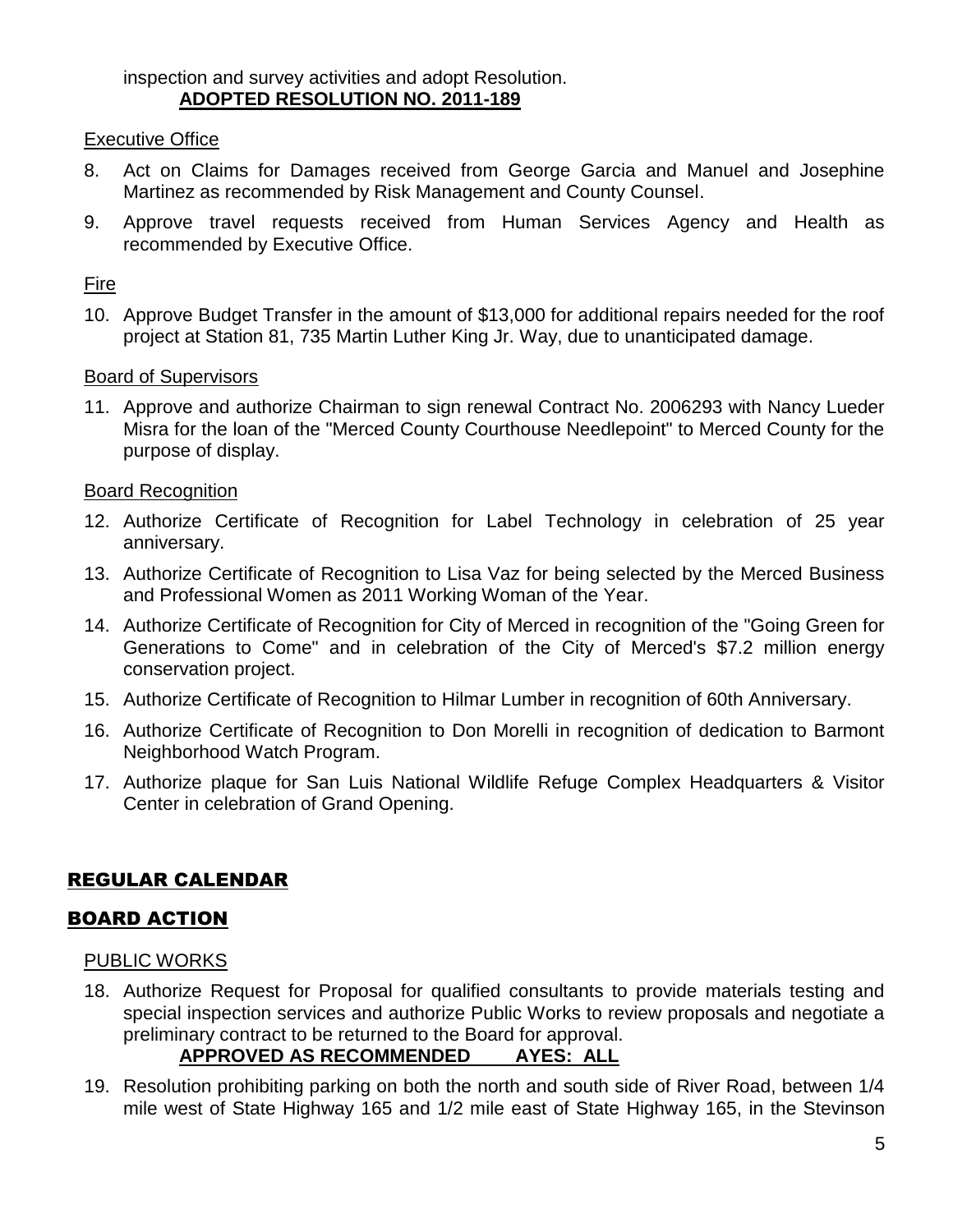Area and authorize Public Works to install signs informing motorists of the prohibition of parking.

# **ADOPTED RESOLUTION NO. 2011-190 AS RECOMMENDED AYES: ALL**

20. Resolution authorizing the Director of Public Works to submit two grant applications through the Federal Assistance 2012 Discretionary Grant Programs: 1) Franklin Road Penitentiary access - Phase 2 project; and, 2) Wolfsen Road access to San Luis National Wildlife Refuge Visitors Center project.

# **ADOPTED RESOLUTION NO. 2011-191 AS RECOMMENDED AYES: ALL**

21. Approve lease agreement with American Legion Post 83 for operation and maintenance of the Merced Veteran's Memorial Building. (4/5 Vote Required)

# **AUTHORIZED CONTRACT NO. 2011220 AS RECOMMENDED AYES: ALL** *REVIEW BOARD ORDER – SEE PAGE 14*

22. Contract with Cassel Malm Fagundes LLP for legal services for the Campus Parkway Project.

# **AUTHORIZED CONTRACT NO. 2011221 AS RECOMMENDED AYES: ALL**

23. Rescind approval of Budget Transfer Consent Item #1 from November 22, 2011 Board Meeting and Approve new Budget Transfer in the amount of \$16,000 for the Water Treatment System. (4/5 Vote Required)

# **APPROVED AS RECOMMENDED AYES: ALL**

# COMMERCE, AVIATION, AND ECONOMIC DEVELOPMENT

24. Amendment to Contract No. 2010195 with Alfonse Peterson for Business Assistance Counseling, and authorize Request for Proposal for a Business Consultant and direct the department to return to the Board for approval of contract.

# **PULLED FROM THE AGENDA - NO ACTION TAKEN**

25. (1) Adopt Resolution authorizing submittal of the CalHome grant application to be used for first-time homebuyer mortgage assistance and owner-occupied rehabilitation assistance. (2) Authorize Chairman to execute the CalHome grant application and any additional documents necessary to complete the CalHome application process; and upon successful award, to execute standard agreements and any subsequent amendments necessary to participate in the CalHome Program subject to approval by counsel. (3) CAED to return to the Board with an information item of all actions taken. (4) Authorize the Commerce, Aviation & Economic Development Director to transfer or modify budget amounts and activities as necessary to fully expend CalHome Program funds, and (5) Commerce, Aviation & Economic Development Director and/or the Business Operations Manager to execute loan documents, funds requests, and other required reporting forms necessary to participate in the CalHome program upon successful award.

# **APPROVED AS RECOMMENDED AYES: ALL** *REVIEW BOARD ORDER – SEE PAGE 15*

# HUMAN SERVICES AGENCY

26. Approve relief of accountability for the fixed asset #60547 (computer) by allowing the Auditor's Office to remove the item from HSA's fixed asset inventory.

# **APPROVED AS RECOMMENDED AYES: ALL**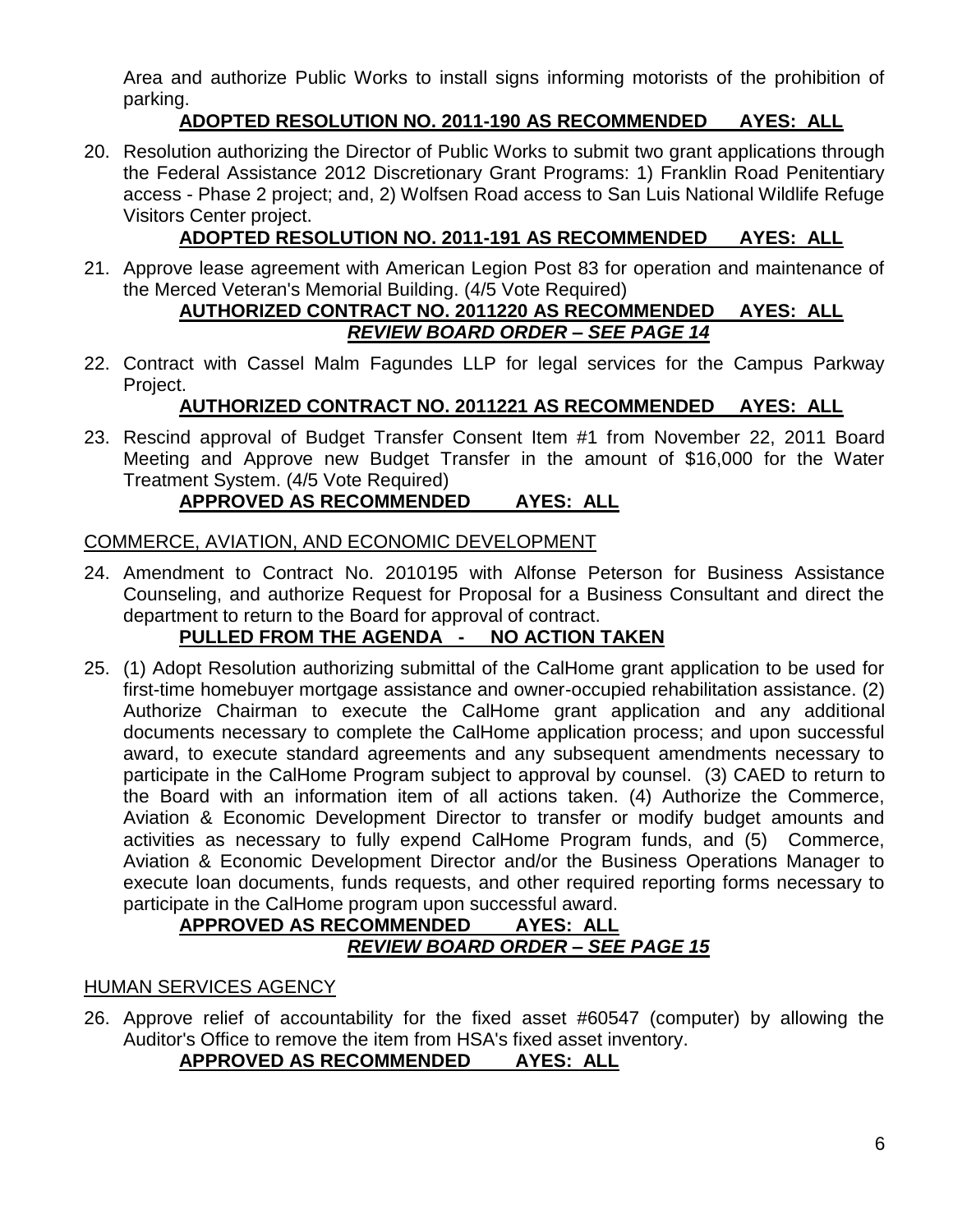# PLANNING

27. Rescind existing Williamson Act Contracts and simultaneously enter into new Williamson Act Contracts as follows: Terry and Melony Reed Contract No. 2011-01WA; the Cordova 1994 Trust, Darrel and Norma Cordova Trustees Contract No. 2011-02WA; Drayer Trust, Fred and Carle Drayer Trustees Contract No. 2011-03WA; the De Jager 2002 Living Trust, Edward and Cobi De Jager Trustees Contract No. 2011-04WA, so as to reflect the new property line adjustments and making six findings in accordance with Section 51257 of the Land Conservation Act.

# **APPROVED AS RECOMMENDED AYES: ALL** *REVIEW BOARD ORDER – SEE PAGE 15 AND 16*

# MENTAL HEALTH

28. Approve renewal application for the Project Home Start as part of the County's portion of the 2011 Merced County Continuum of Care Plan.

# **APPROVED AS RECOMMENDED AYES: ALL**

# FIRE

29. Authorize acceptance of Fireman's Fund Grant Program - Heritage Program grant funds in the amount of \$5,092, authorize purchase of 15 sets of proximity/structure boots from LN Curtis & Sons, and approve necessary budget transfer. (4/5 Vote Required)

# **AUTHORIZED CONTRACT NO. 2011222 AS RECOMMENDED AYES: ALL**

#### ASSESSOR-RECORDER

30. Contract with Secretary of State in an amount not to exceed \$5,000 for reimbursement of costs related to the post-election audit program.

# **AUTHORIZED CONTRACT NO. 2011224 AS RECOMMENDED AYES: ALL**

# EXECUTIVE OFFICE

31. Adopt the recommended 2012 Board Meeting Calendar. **APPROVED AS RECOMMENDED AYES: ALL**

# BOARD OF SUPERVISORS

32. Authorize Special Board Project Funds - District Four up to \$650 to be reimbursed to Lifeline Community Development of Merced County for the purchase of gardening equipment. **APPROVED AS RECOMMENDED AYES: ALL**

# BOARD INFORMATION & POSSIBLE ACTION **ACCEPTED AND PLACED ON FILE AYES: ALL**

- 33. Mental Health re: Update on the Mental Health Services Act Housing Program's Pacheco Place project in Los Banos.
- 34. Merced County Mosquito Abatement District re: Manager's Report of October 2011.
- 35. State Fish and Game Commission re: Notice of Findings regarding the Cedars buckwheat, published in the California Regulatory Notice Register on November 11, 2011.
- 36. State Fish and Game Commission re: Notice of Findings regarding American pika, published in the California Regulatory Notice Register on November 11, 2011.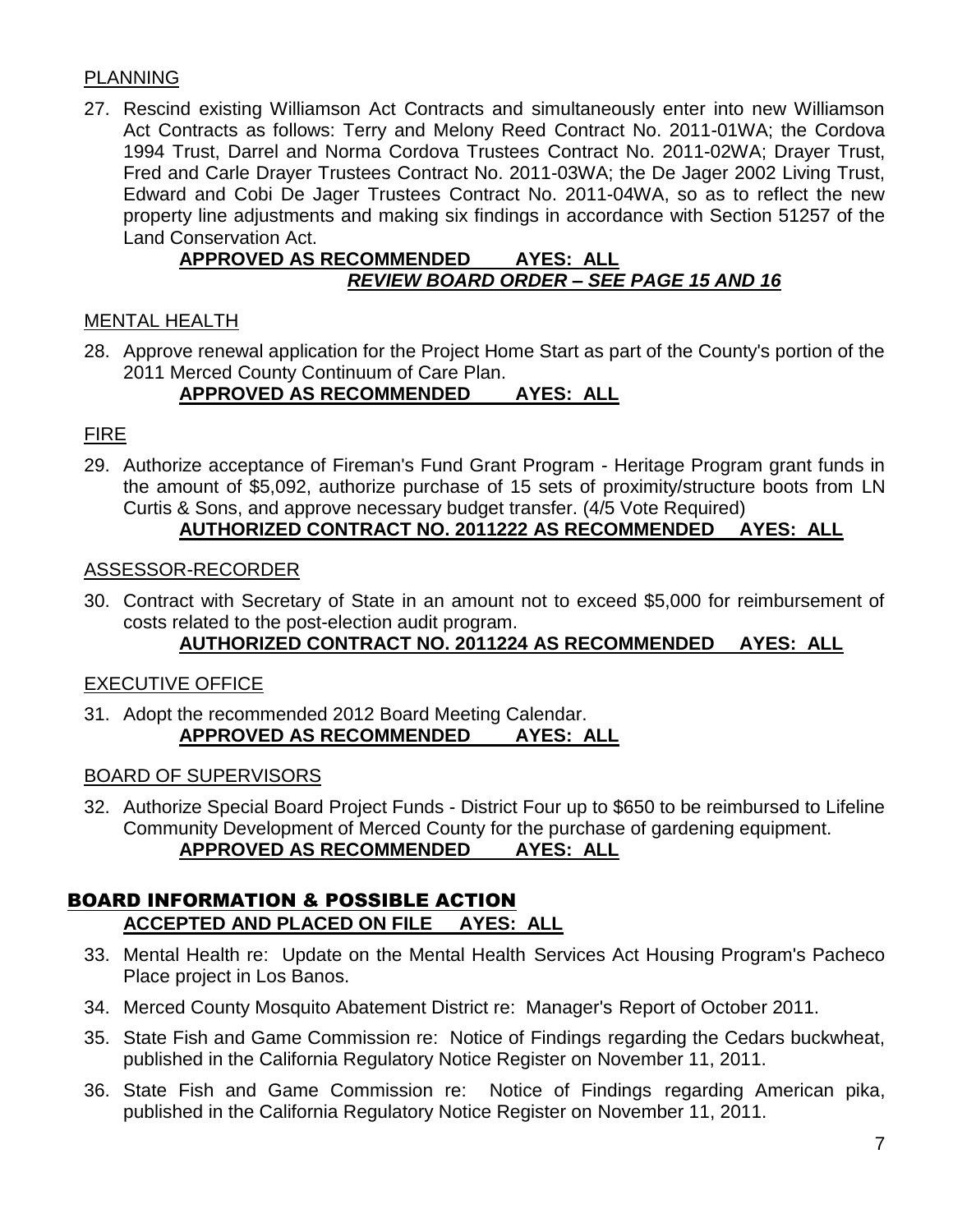- 37. Merced City Council Resolution No. 2011-68 redesignating the existing Willowbrook Court to Willowbrook Drive.
- 38. Federal Emergency Management Agency (FEMA) determination of whether property located at 3315 McKee Road in the Black Rascal Park, Inc. subdivision is located within an identified Special Flood Hazard Area based on the National Flood Insurance Program (NFIP) map.

# **ADOPTED RESOLUTION IN MEMORY OF MARILYN LAMONS, STEVE SILVA, AND BETTY LOU GEORGE AND ADJOURNED THE MEETING UNTIL DECEMBER 20, 2011 AT 10:00 A.M.**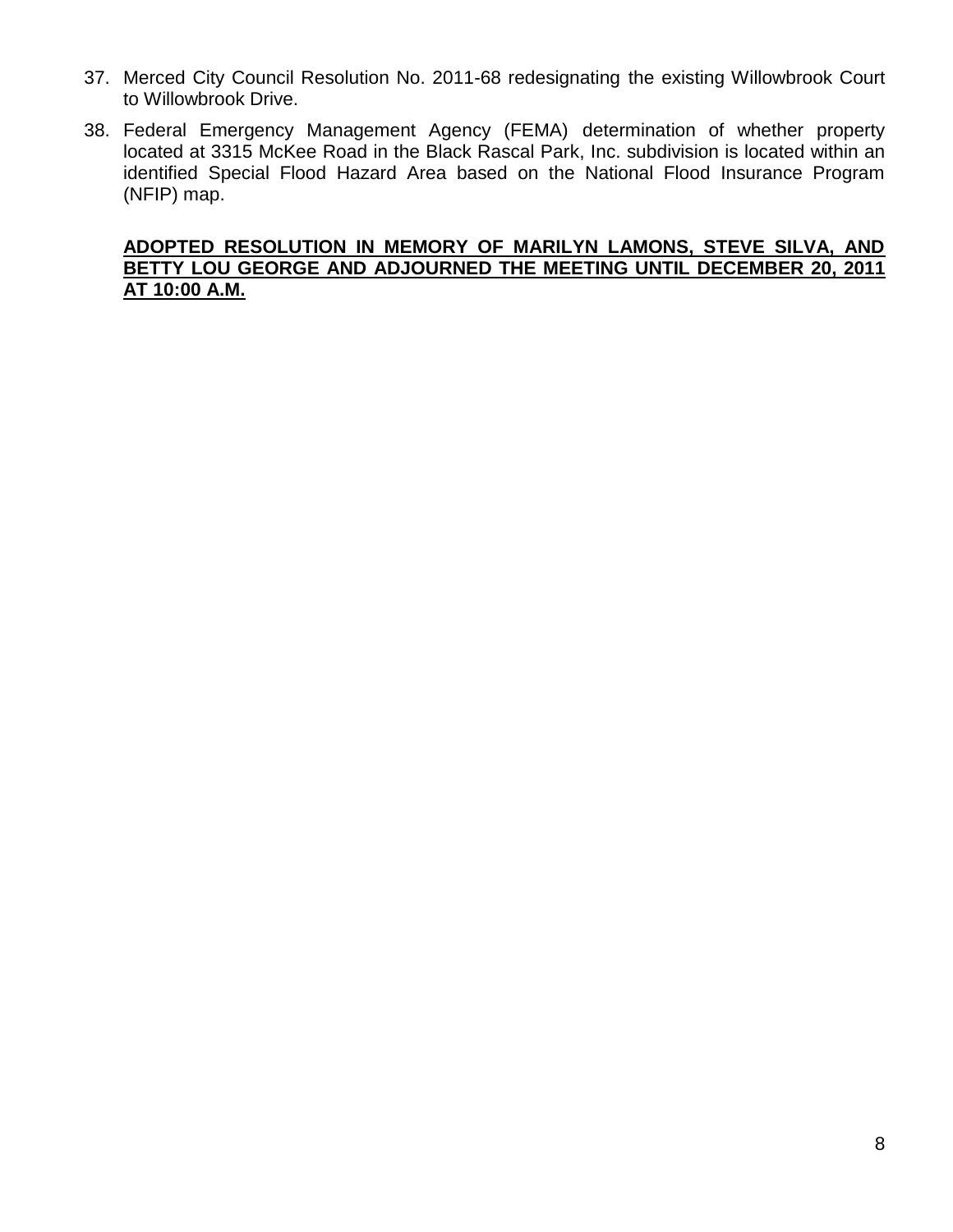#### **10:00 A.M. LATE ITEM 2011-12-06 HUMAN RESOURCES**

Upon motion of Supervisor Kelsey, seconded by Supervisor O'Banion, duly carried, the Board finds a need, subsequent to the posting of the agenda, to ratify the Memorandum of Understanding between the County and Bargaining Unit 11 represented by American Federation of State, County and Municipal Employees (AFSCME) and places the item on the agenda for consideration.

Ayes: Pedrozo, Walsh, Davis, Kelsey, O'Banion

# **10:00 A.M. SCHEDULED ITEM 2011-12-06 PUBLIC OPPORTUNITY**

Mike Lynch, High Speed Rail representative, states the California High Speed Rail Authority meeting will be next Tuesday at 10:00 a.m. at Merced City Hall and submits a letter recommending "Hybrid" Route through Valley Train Stations in downtown Merced and Fresno. Present: Pedrozo, Walsh, Davis, Kelsey, O'Banion

#### **10:00 A.M. SCHEDULED ITEM 2011-12-06 COMMERCE, AVIATION AND ECONOMIC DEVELOPMENT– PUBLIC HEARING**

The time and date previously set for a Public Hearing to receive comments on the Castle Airport Master Plan and related environmental findings and determinations submitted by Commerce, Aviation and Economic Development.

Director of Commerce, Aviation and Economic Development Mark Hendrickson reviews the staff report and gives background on the Castle Airport Master Plan.

The Chairman opens the public hearing and asks if there is anyone present wishing to speak. No one speaks. The Chairman closes the public hearing.

Upon motion of Supervisor O'Banion, seconded by Supervisor Davis, duly carried, the Board determines the Castle Airport Master Plan requires no further environmental impact review and makes findings and determinations in compliance with CEQA Section 21000 et seq., and adopts Resolution No. 2011-187.

Ayes: Pedrozo, Walsh, Davis, Kelsey, O'Banion

Upon motion of Supervisor O'Banion, seconded by Supervisor Kelsey, duly carried, the Board adopts the Castle Airport Master Plan Resolution No. 2011-188. Ayes: Pedrozo, Walsh, Davis, Kelsey, O'Banion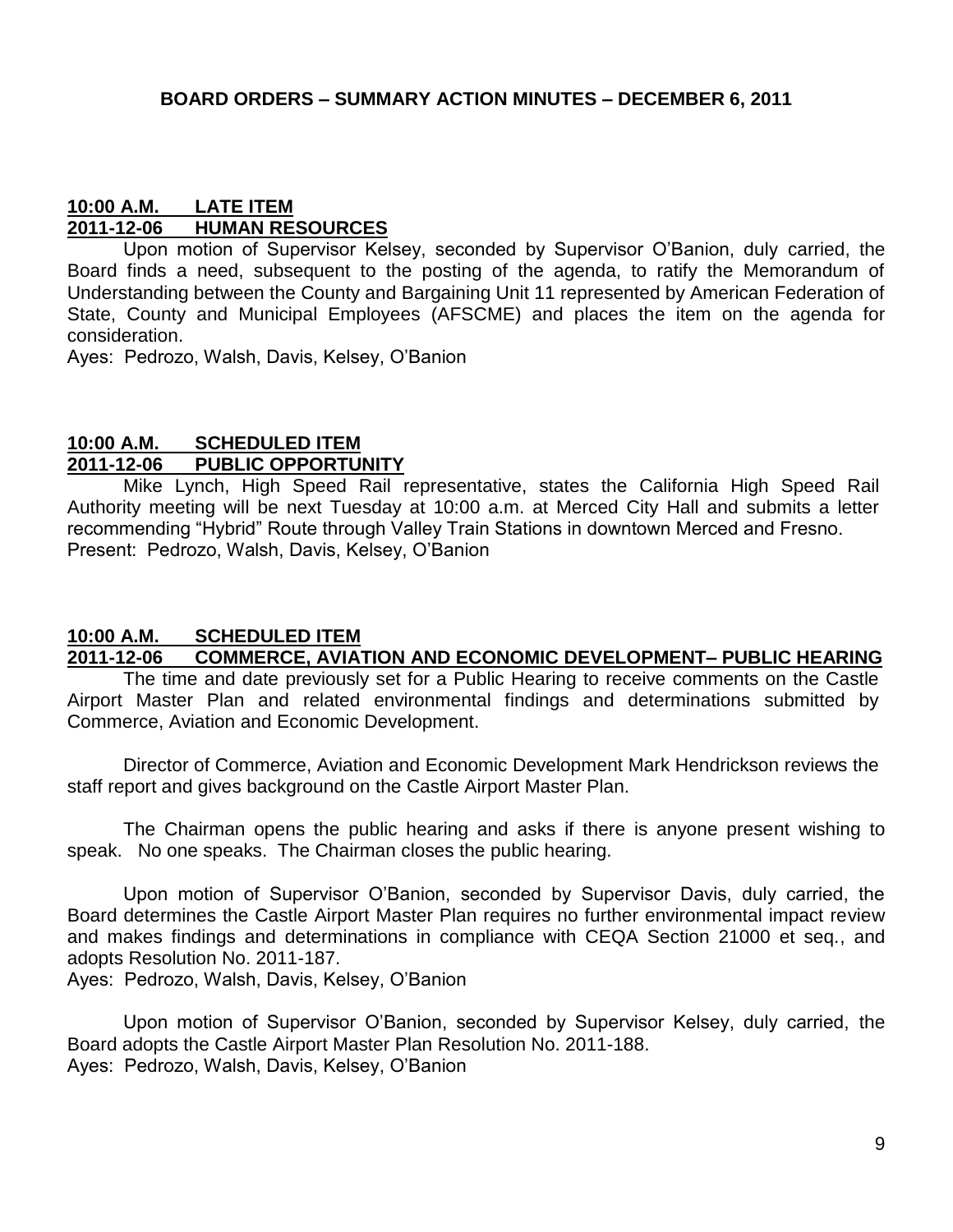#### **10:00 A.M. SCHEDULED ITEM 2011-12-06 COUNTY COUNSEL – PROPOSED ORDINANCE – FIRST READING**

The time and date previously set for a Public Hearing to conduct the First Reading of Proposed Ordinance titled: An Ordinance Establishing Boundaries of Supervisorial Districts (Repeals and replaces Chapter 1.08; encodes Ordinance 1887) submitted by County Counsel.

County Counsel James Fincher briefly reviews the recommendation before the Board and states this is the First Reading of the Proposed Ordinance.

The Chairman opens the public hearing and asks if there is anyone present that wishes to speak. No one speaks. The Chairman closes the public hearing.

Upon motion of Supervisor O'Banion, seconded by Supervisor Kelsey, duly carried, the Board waives further reading of the proposed ordinance and sets second reading for December 20, 2011 at 10:00 a.m.

Ayes: Pedrozo, Walsh, Davis, Kelsey, O'Banion

#### **10:00 A.M. SCHEDULED ITEM 2011-12-06 PLANNING – PUBLIC HEARING – Continued from November 22, 2011**

The time and date previously set for a continued Public Hearing to consider Major Subdivision Application No. MAS11-001 requesting the Reversion of lots back to acreage in the "Fleming Hills" Subdivision originally approved as Application No. MAS04-006 approved by the Planning Commission on September 11, 2004. Said application, as modified, proposes to revert 24 recorded single-family residential lots and dedicated public roads into onE single 26 acre parcel located at the southwest corner of Fleming Road and Herrod Avenue in the Atwater area submitted by Planning.

Assistant Director of Planning Bill Nicholson reviews the staff report and states a late powerpoint has been added to the presentation.

Planner Dave Gilbert gives a powerpoint presentation and states the public hearing is continued from November 22, 2011. Mr. Gilbert also states one parcel was not part of the project to revert 24 lots and a condition has been added to exclude a 2.02 acre parcel not owned by Westamerica Bank.

Supervisor Davis questions if bonding money is required on the 2.2 acres and if any money is kept by the county.

Mr. Nicholson states all money is put up by Westamerica and no bonding money was necessary on the parcel.

The Chairman opens the public hearing and asks if there is anyone present that wishes to speak. No one speaks. The Chairman closes the public hearing.

Upon motion of Supervisor Davis, seconded by Supervisor O'Banion, duly carried, the Board determines the application is exempt from CEQA review under Section 15305 – "Minor Alterations in Land Use Limitations" of the California Environmental Quality Act (CEQA)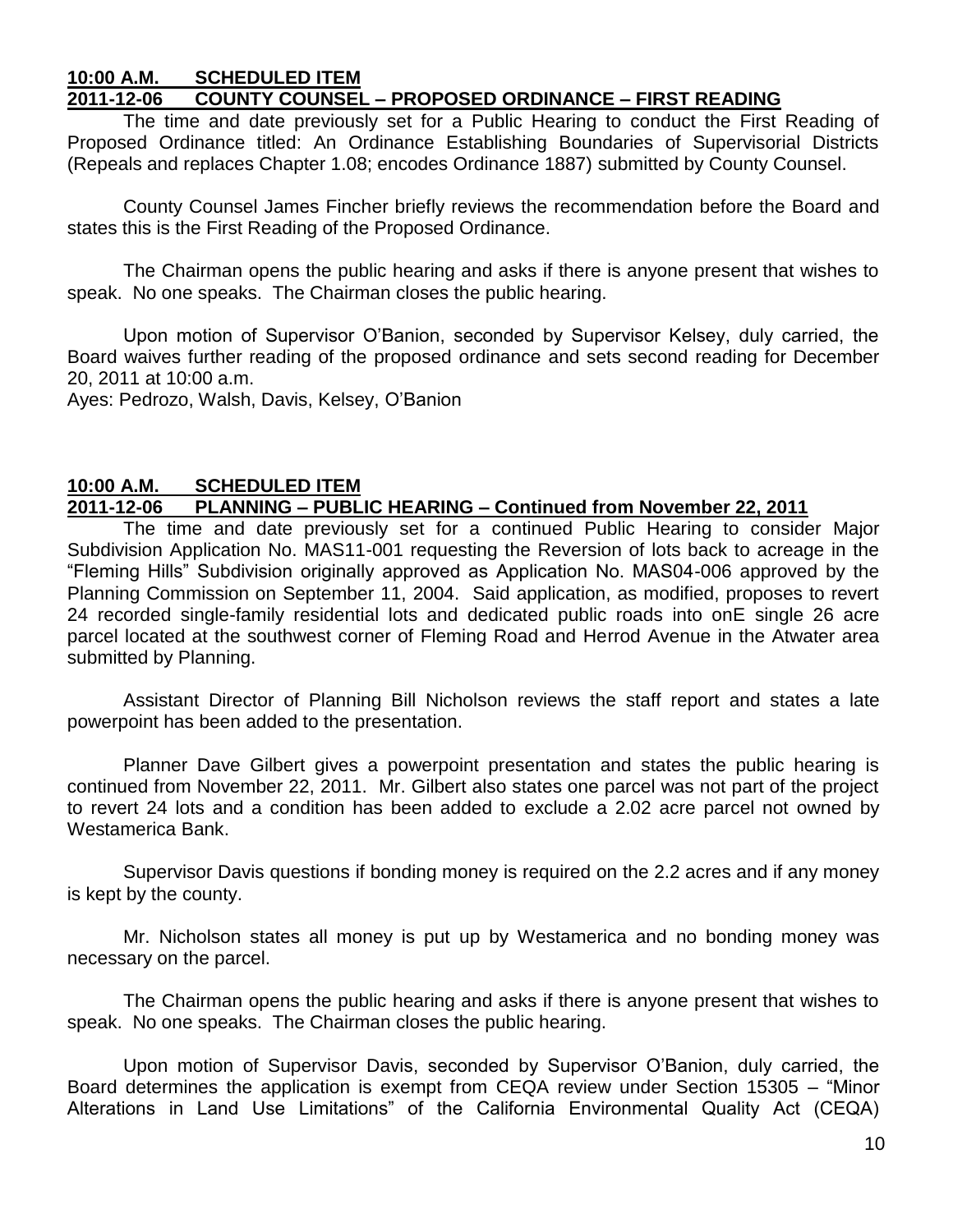Guidelines based on the two CEQA Findings contained in the Staff Report dated November 22, 2011, and approves Major Subdivision Application No. MAS11-001 based on the 8 Findings and subject to the 8 Conditions of approval contained in the Board Agenda Item.

# CEQA Findings

- 1. Staff finds that the application is exempt from CEQA review under Section 15305 "Minor Alterations in Land Use Limitations" based on the following:
	- Reversion to acreage is allowed per the Subdivision Map Act.
	- The project site has a slope of less than 20% (relatively flat terrain).
	- The project is consistent with the Merced County General Plan.
- 2. The determination that the application is exempt from CEQA review reflects the independent judgment of the County.

# Findings

- 1. Major Subdivision Application No. MAS11-001 as revised, proposes to revert to acreage a portion of the "Fleming Hills" subdivision by combining 24 single-family residential lots and vacate dedicated public roads into one single 26 acre parcel, and excludes Lot 24 from the reversion.
- 2. The project site is located at the southwest corner of Fleming Road and Herrod Avenue in the Atwater area.
- 3. The project is consistent with the Merced County General Plan and Development Standards contained in Section 18.08.03 of the Zoning Code.
- 4. The project has been reviewed by the Department of Public Works/Roads Divison, Merced Irrigation District, McSwain Union Elementary School District, and Merced Union High School District.
- 5. The proposed reversion to acreage, as conditioned, is compatible with adjacent uses and properties and neighborhoods.
- 6. The reversion to acreage, if carried out in compliance with all conditions and requirements, will not be a nuisance or detrimental to the public health, safety or general welfare.
- 7. The public hearing has been adequately noticed and advertised.
- 8. The Board of Supervisors finds that the subdivided real property may be reverted to acreage based upon the following findings:
	- a. Dedications or offers of dedication to be vacated or abandoned by the reversion to acreage are unnecessary for present or prospective public purposes; and
	- b. All of the following conditions exist with respect to the "Fleming Hills" subdivision
		- All owners of an interest in the real property within the subdivision have consented to reversion; and
		- Only minor improvements (constructions gravel roads, curbs, and a portion of the storm drainage system) required to be installed have been made within two years from the date of the final or parcel map was filed for record, or within the time allowed by agreement for completion of the improvements, whichever is the later; and
		- No lots shown on the final or parcel map have been sold within five years from the date such map was filed for record.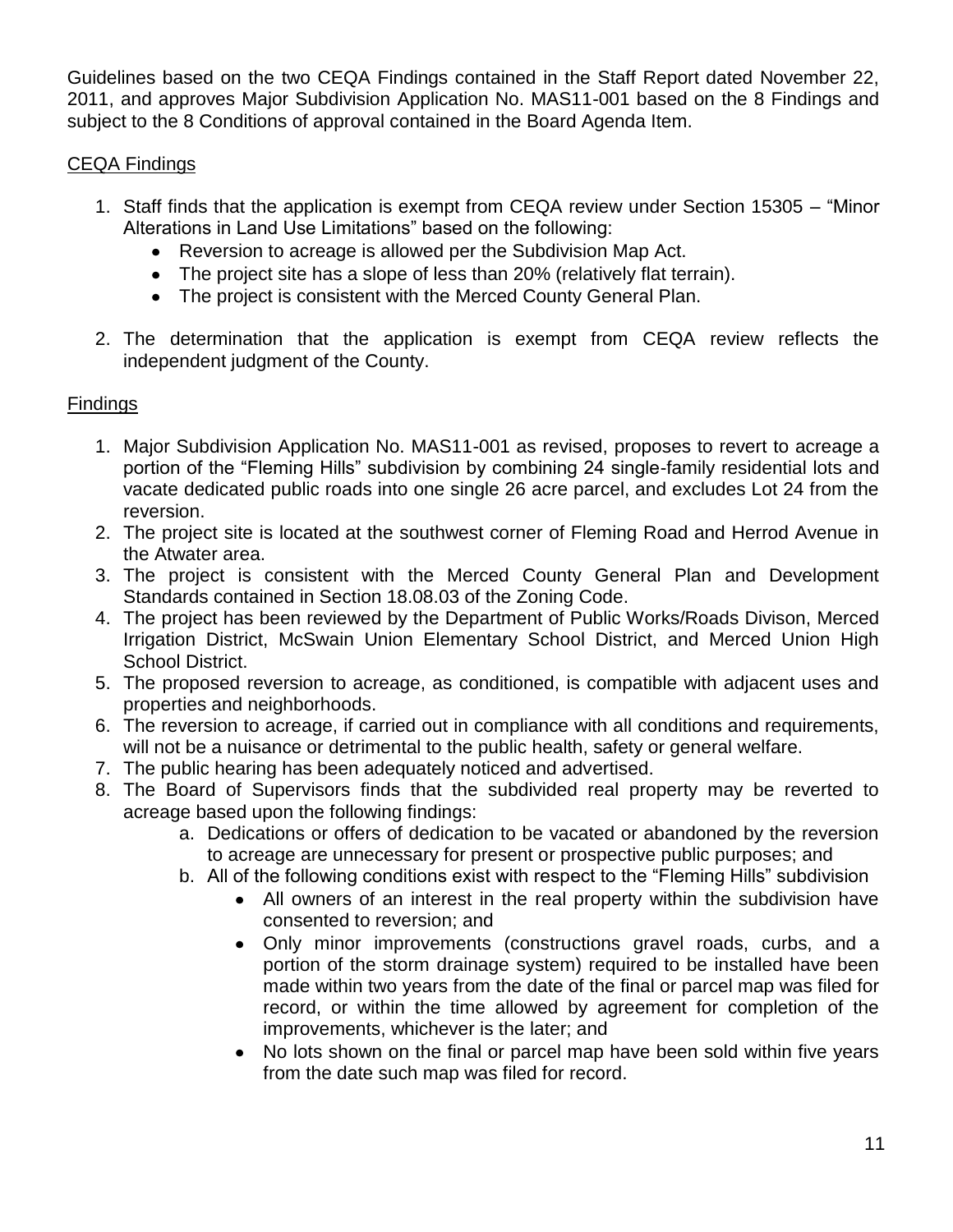#### Conditions of Approval Planning and Community Development Department

- 1. A Final Map shall be recorded within two years of the Board of Supervisors approval date as required by the Merced County Subdivision Code.
- 2. The County shall retain a portion of the previously paid subdivision fees, and deposits necessary to accomplish any of the provisions of Section 17.04.060 of the Merced County Subdivision Code.
- 3. The applicant shall comply with all applicable local, state and federal standards and regulations.

# County Counsel

4. INDEMNITY AND HOLD HARMLESS AGREEMENT: Westamerica Bank has the contracted duty (hereinafter "the duty") to indemnify, defend and hold harmless, County, its Board of Supervisors, officers, employees, agents and assigns from and against any and all claims, petitions, demands, liability, judgments, awards, interest, attorney's fees, costs, experts' fees and expenses of whatsoever kind or nature, at any time arising out of or in any way connected with the performance of this Agreement, whether in tort, contract, writ of mandamus, or otherwise. This duty shall include, but not be limited to, claims, petitions, or the like for bodily injury, property damage, personal injury, contractual damages, writ of mandamus, or otherwise alleged to be caused to any person or entity including, but not limited to employees, agents, commission, boards, and officers of Applicant.

Westamerican Bank's liability for indemnity under this Agreement shall apply, regardless of fault, to any acts or omissions, willful misconduct or negligent conduct of any kind, on the part of Westamerica Bank, its agents, subcontractors, employees, boards, and commissions. The duty shall extend to any allegation, claim of liability, or petition, except in circumstances found by a jury or judge to be the sole and legal result of the willful misconduct of County. This duty shall arise at the first claim, petition, or allegation of liability against County. Applicant will on request and its expense, defend any action or suit or proceeding arising hereunder. This clause and shall not be limited to any and all claims, petitions, demands, liability, judgments, awards, interest, attorney's fees, costs, experts' fees and expenses of whatsoever kind or nature, that may arise during the term of this Agreement but shall also apply to all such claims and the like after the term of this contract, for example, arising from land use and environmental law actions, or meeting notice law actions, brought against the County following Project approval, modification, or denial.

The clause for indemnification shall be interpreted to the broadest extent permitted by law.

#### Public Works/Road Division

- 5. Dedicate 20 feet of road right-of-way and an adjacent 10 foot public utility easement along both existing peripheral roadways, Fleming Road and Herrod Avenue, including a 20 foot radius at the southwest intersections of said roads.
- 6. Plug the outflow of the 15 inch storm drain pipe in the storm drain manhole located at the most southerly boundary of the subdivision.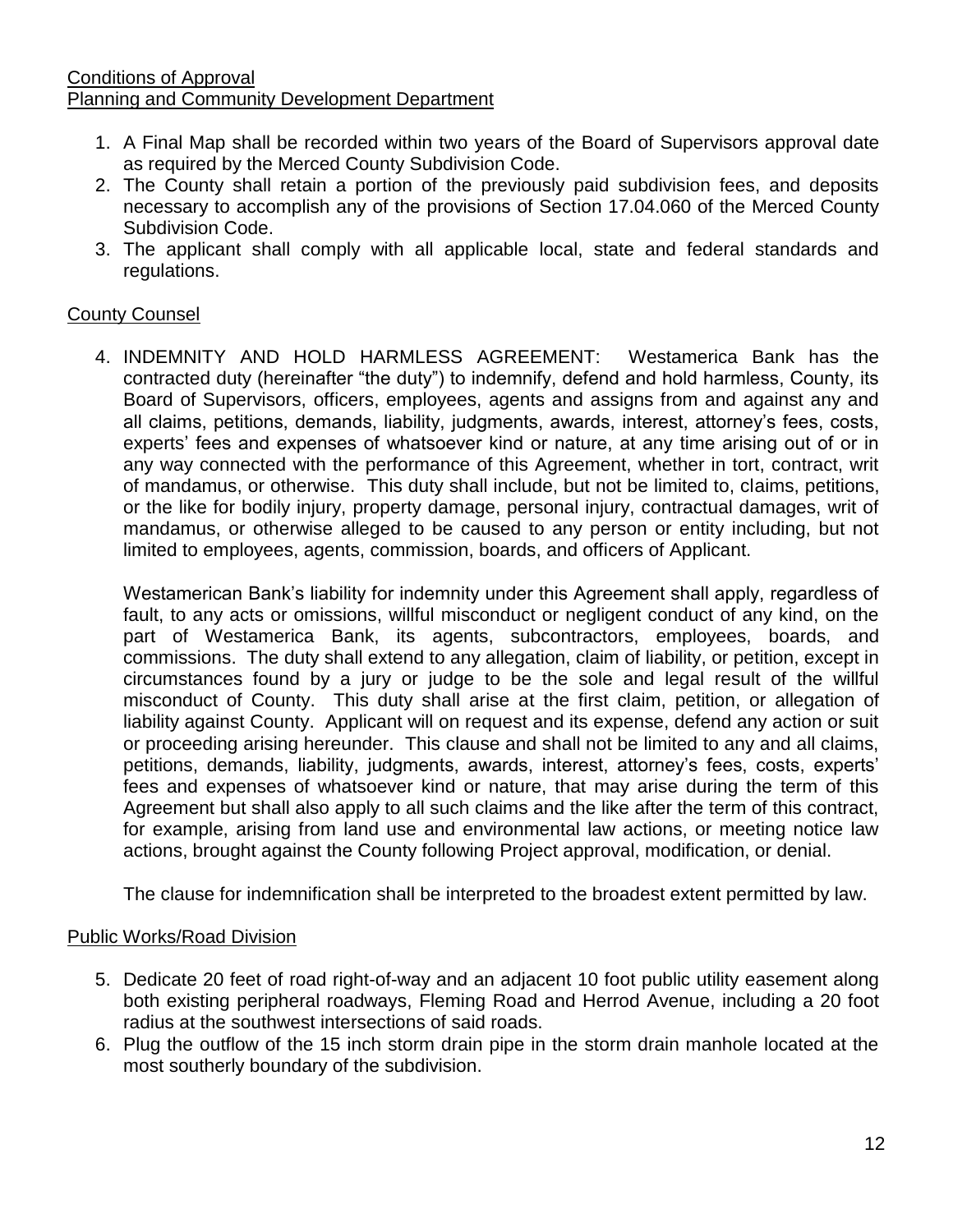7. Enter into a deferment of Construction Agreement for the future construction of Level 1 improvements, as described in Merced County Code Section 16.08.040, along the Fleming Road frontage and future road frontage of Lot 24.

#### Merced Irrigation District

8. Reflect the recorded MID easement through Document No. 2007-02717B, Merced County Official Records on the final map to call attention to the restrictions on the land where the easement is located.

Ayes: Pedrozo, Walsh, Davis, O'Banion Not Present: Kelsey

#### **CONSENT ITEM NO. 1 2011-12-06 PUBLIC WORKS**

The Clerk announces the setting of a Public Hearing in January 2012 at 10:00 a.m. (for a date to be determined upon adoption of the 2012 Board Meeting Calendar) to consider Proposed Ordinance setting refuse service fees and charges for County Solid Waste Franchise Areas (Amending Chapter 5.90 and Ordinance 1882) is before the Board for consideration.

Assistance Public Works Director Richard Schwarz announces there is a modification to the recommendation stating the public hearing is to be for the second meeting in January 2012 at 10:00 a.m.

County Executive Office Jim Brown clarifies, Item #31 on today's agenda is to adopt the Board calendar and if it is adopted the public hearing could be set for the second meeting in January, 2012 at 10:00 a.m.

Upon motion of Supervisor Walsh, seconded by Supervisor Davis, duly carried, the Board sets the Public Hearing, once the Board calendar is adopted, for the second meeting in January 2012 at 10:00 a.m. to consider Proposed Ordinance setting refuse service fees and charges for County Solid Waste Franchise Areas (Amending Chapter 5.90 and Ordinance 1882). Ayes: Pedrozo, Walsh, Davis, Kelsey, O'Banion

#### **CONSENT ITEM NO. 2 2011-12-06 PUBLIC WORKS**

The Clerk announces Budget Transfer in the amount of \$53,675 for parking lot security fencing and electric gates for Emergency Operations Center Project is before the Board for consideration. (4/5 Vote Required).

Supervisor Davis questions spending \$53,675 at this time and would like more information.

Assistant Public Works Director Richard Schwarz gives clarification and background on the project.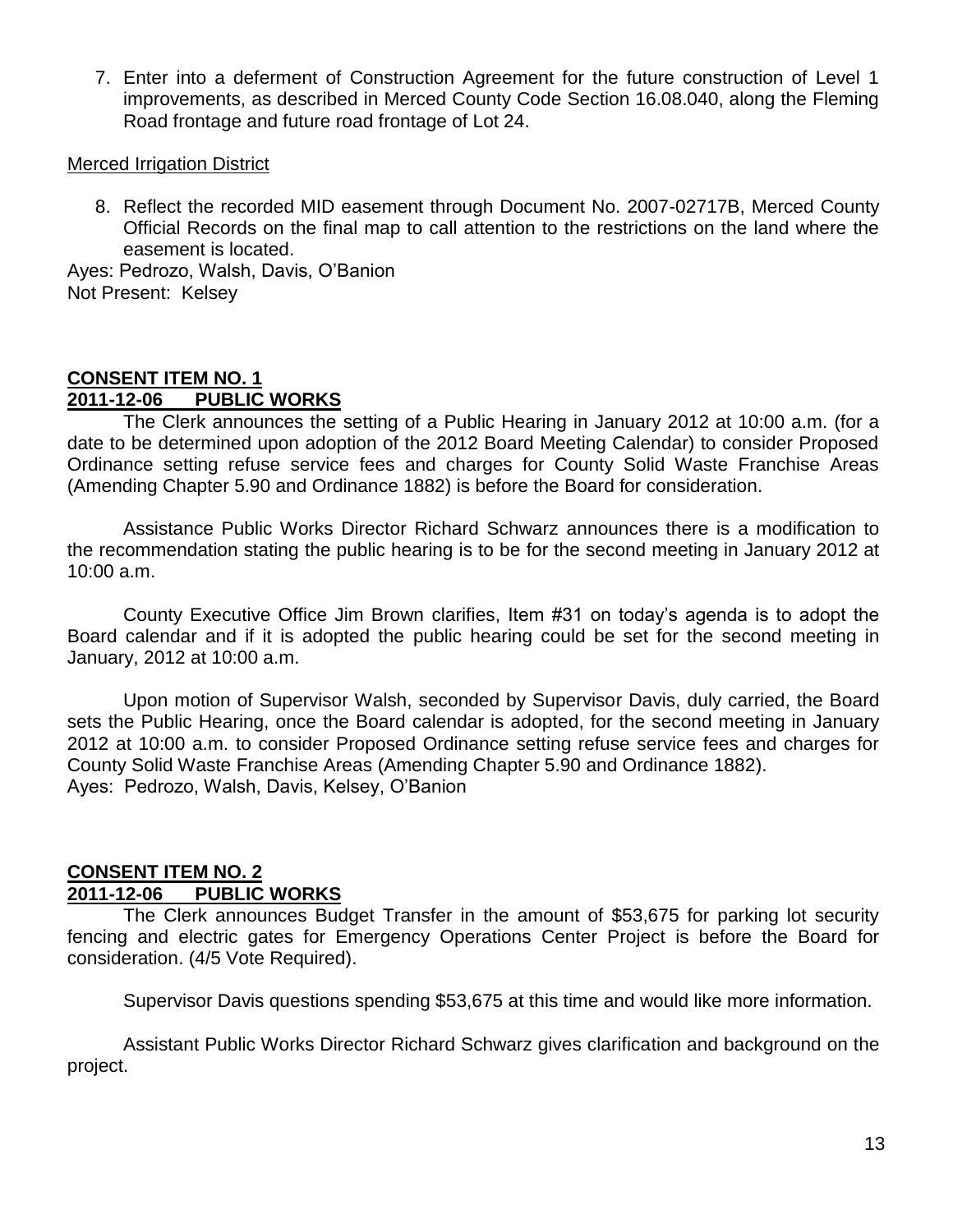Following brief discussion and upon motion of Supervisor O'Banion, seconded by Supervisor Kelsey, the Board approves the Budget Transfer in the amount of \$53,675 for parking lot security fencing and electric gates for Emergency Operations Center Project.

The Chairman calls for the Vote on the Motion.

Supervisor Davis vote "no". Motion carries. Ayes: Pedrozo, Walsh, Kelsey, O'Banion Noes: Davis

#### **CONSENT ITEM NO. 6**

#### **2011-12-06 DEPT. OF ADMIN. SERVICES**

The Clerk announces Amendment Contract No. 2009013 with Morse Partners to extend the lease of office space located at 1944 M Street, Merced, through December 31, 2012 is before the Board for consideration.

Supervisor Davis questions how long the lease is for.

Mental Health Director Manuel Jimenez states contract is for 1 year.

Supervisor O'Banion states the lease is already a current lease.

Mr. Jimenez states the contract is for \$2,000 less a month.

Upon motion of Supervisor Davis, seconded by Supervisor O'Banion, duly carried, the Board approves and authorizes the Chairman to sign Amendment Contract No. 2009013 with Morse Partners to extend the lease of office space located at 1944 M Street, Merced, through December 31, 2012.

Ayes: Pedrozo, Walsh, Davis, Kelsey, O'Banion

### **ACTION ITEM NO. 21 2011-12-06 PUBLIC WORKS**

The Clerk announces lease agreement with American Legion Post 83 for operation and maintenance of the Merced Veteran's Memorial Building is before the Board for consideration. (4/5 Vote Required)

The Clerk states there is a typographical error on the agenda and there is no Budget Transfer included in this item.

Upon motion of Supervisor Davis, seconded by Supervisor O'Banion, duly carried, the Board approves and authorizes the Chairman to sign Contract No. 2011220 with American Legion Post 83 for operation and maintenance of the Merced Veteran's Memorial Building. Ayes: Pedrozo, Walsh, Davis, Kelsey, O'Banion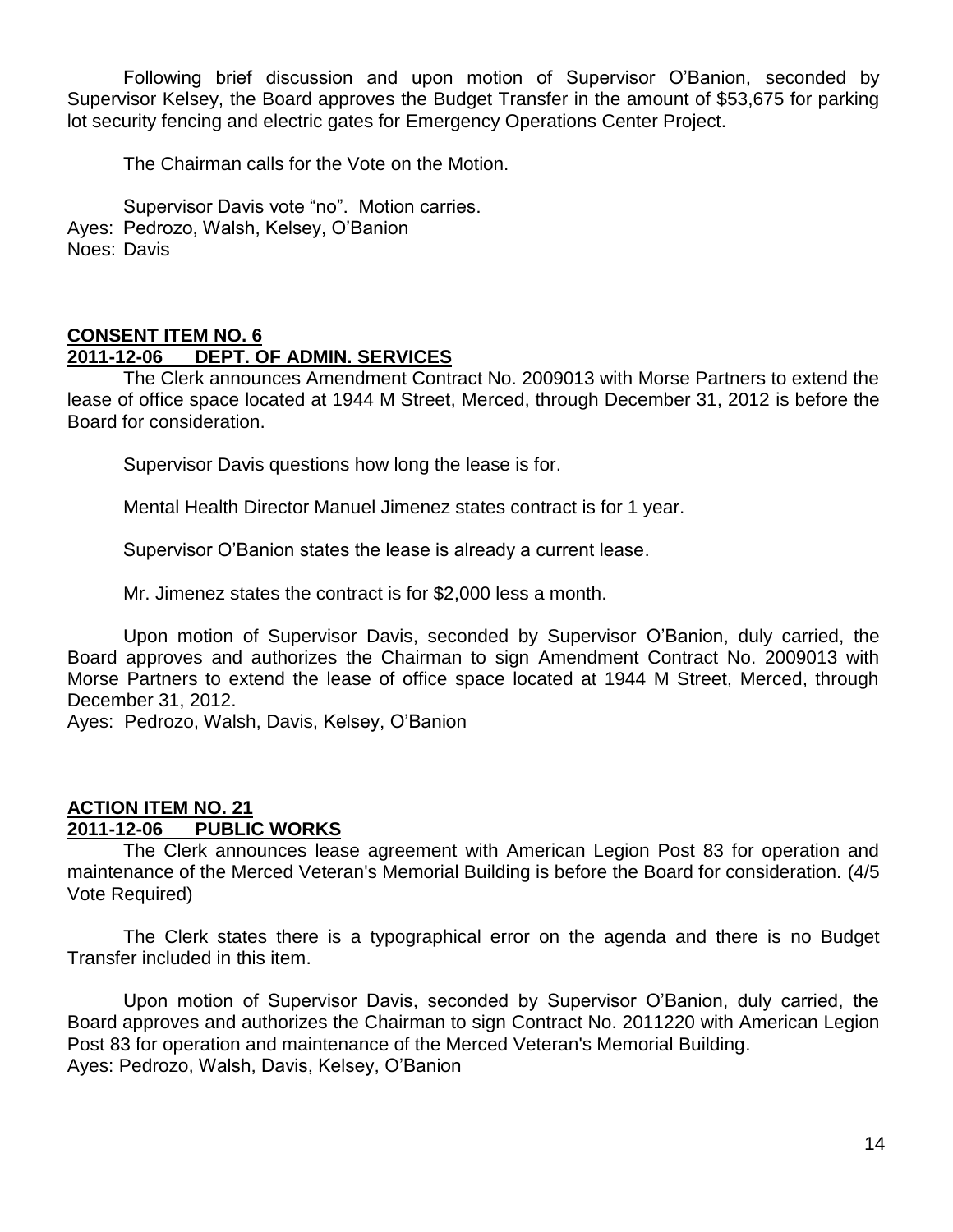#### **ACTION ITEM NO. 25 2011-12-06 COMMERCE, AVIATION AND ECONOMIC DEVELOPMENT**

The Clerk announces Resolution authorizing submittal of the CalHome grant application to be used for first-time homebuyer mortgage assistance and owner-occupied rehabilitation assistance; execution of the CalHome grant application and any additional documents necessary to complete the CalHome application process, execution of standard agreements and any subsequent amendments necessary to participate in the CalHome Program subject to approval by counsel; authorization for the Commerce, Aviation & Economic Development (CAED) Director to transfer or modify budget amounts and activities as necessary to fully expend CalHome Program funds; and authorization for CAED Director and/or the Business Operations Manager to execute loan documents, funds requests, and other required reporting forms necessary to participate in the CalHome program is before the Board for consideration.

Supervisor Davis questions if we are getting away from the title of Commerce, Aviation and Economic Development and into Home programs and is concerned with staff being able to take on extra duties and working outside their scope.

Commerce, Aviation and Economic Development Director Mark Hendrickson states the Housing Program is doing their best and will be adding additional resources to keep the program in place and all demands will be met.

Upon motion of Supervisor Kelsey, seconded by Supervisor O'Banion, duly carried, the Board authorizes submittal of the CalHome grant application to be used for first-time homebuyer mortgage assistance and owner-occupied rehabilitation assistance; authorizes Chairman to execute the CalHome grant application and any additional documents necessary to complete the CalHome application process; and upon successful award, to execute standard agreements and any subsequent amendments necessary to participate in the CalHome Program subject to approval by counsel; approves CAED to return to the Board with an information item of all actions taken; authorizes the Commerce, Aviation & Economic Development Director to transfer or modify budget amounts and activities as necessary to fully expend CalHome Program funds; authorizes Commerce, Aviation & Economic Development Director and/or the Business Operations Manager to execute loan documents, funds requests, and other required reporting forms necessary to participate in the CalHome program upon successful award and adopts Resolution No. 2011-192. Ayes: Pedrozo, Walsh, Davis, Kelsey, O'Banion

### **ACTION ITEM NO. 27 2011-12-06 PLANNING**

The Clerk announces the Modifications to the Williamson Act Contracts with Terry and Melony Reed, Cordova 1994 Trust, Darrel and Norma Cordova Trustees, Drayer Trust, Fred and Carle Drayer Trustees, the De Jager 2002 Living Trust, Edward and Cobi De Jager Trustees for property line adjustments are before the Board of consideration.

Assistant Development Services Director Bill Nicholson reviews the Staff Report.